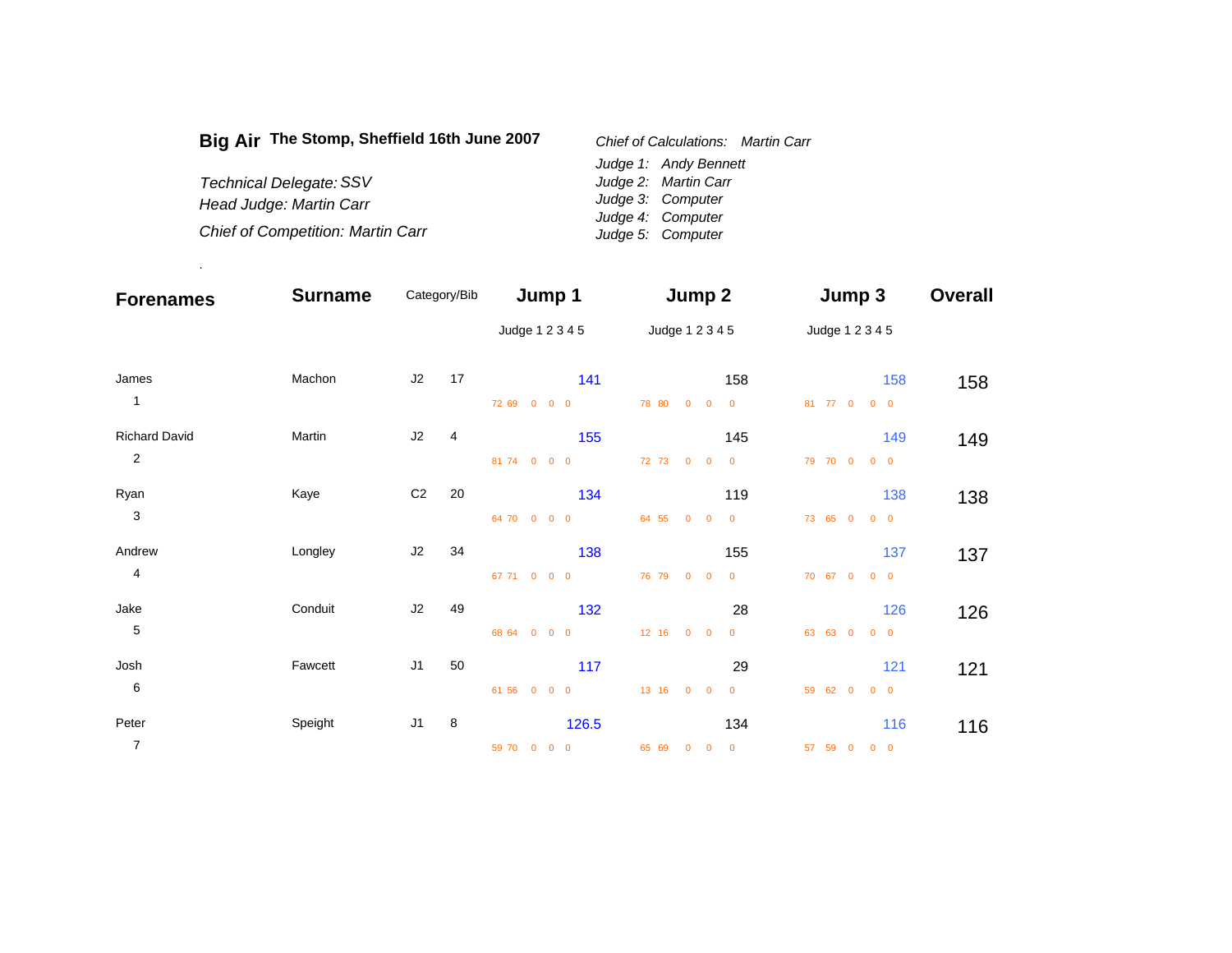| <b>Forenames</b> | <b>Surname</b> |                | Category/Bib   | Jump 1            | Jump 2                               | Jump 3                                                               | <b>Overall</b> |
|------------------|----------------|----------------|----------------|-------------------|--------------------------------------|----------------------------------------------------------------------|----------------|
|                  |                |                |                | Judge 1 2 3 4 5   | Judge 1 2 3 4 5                      | Judge 1 2 3 4 5                                                      |                |
| Katie            | Summerhayes    | C1             | $\overline{1}$ | 108               | 93                                   | 114                                                                  | 114            |
| 8                |                |                |                | 56 52 0 0 0       | 50 43 0 0 0                          | 56 58 0 0 0                                                          |                |
| Josef            | Tomlinson      | C <sub>2</sub> | 19             | 105               | 116                                  | 108                                                                  | 108            |
| $\boldsymbol{9}$ |                |                |                | 52 53 0 0 0       | 53 63 0 0 0                          | 54 54 0<br>$0\quad 0$                                                |                |
| Tyler Jay        | Harding        | C <sub>1</sub> | 3              | 86                | 127                                  | 107                                                                  | 107            |
| 10               |                |                |                | 46 40 0 0 0       | 62 65 0 0 0                          | 55 52 0 0 0                                                          |                |
| Joe              | Hides          | C <sub>2</sub> | 16             | 105               | 9                                    | $\mathbf 0$                                                          | 105            |
| 11               |                |                |                | 50 55 0 0 0       | 4 5 0 0 0                            | $0$ 0 0<br>$0\quad 0$                                                |                |
| Kate Elizabeth   | Williams       | J1             | 15             | 52                | 90                                   | $\mathbf 0$                                                          | 90             |
| 12               |                |                |                | 29 23 0 0 0       | 50 40 0 0<br>$\overline{0}$          | $0$ 0 0<br>$0 \quad 0$                                               |                |
| Joe              | Webster        | J1             | 14             | 34                | 86                                   | $\mathbf{0}$                                                         |                |
| 13               |                |                |                | 19 15 0 0 0       | 43 43 0 0<br>$\overline{\mathbf{0}}$ | $\begin{matrix} 0 & 0 & 0 & 0 & 0 \end{matrix}$                      | 86             |
| Harry            | Eyre           | Mi             | 25             |                   |                                      |                                                                      |                |
| 14               |                |                |                | 78<br>41 37 0 0 0 | 83<br>$\overline{0}$<br>38 45 0 0    | $\mathbf 0$<br>$0\quad 0\quad 0$<br>$0\quad 0$                       | 83             |
|                  |                |                |                |                   |                                      |                                                                      |                |
| Henry<br>15      | <b>Burrows</b> | J1             | 33             | 73                | 83                                   | $\mathbf 0$                                                          | 83             |
|                  |                |                |                | 35 38 0 0 0       | 41 42 0 0<br>$\overline{\mathbf{0}}$ | $0$ 0 0<br>$0\quad 0$                                                |                |
| Sam              | Houston        | C <sub>1</sub> | 11             | 79                | 82                                   | $\bf{0}$                                                             | 82             |
| 16               |                |                |                | 39 40 0 0 0       | 43 39 0 0<br>$\overline{0}$          | $\begin{array}{ccccccccccccccccc} 0 & 0 & 0 & 0 & 0 & 0 \end{array}$ |                |
| Jake             | Askew          | C <sub>2</sub> | 45             | 80                | 64                                   | $\bf{0}$                                                             | 80             |
| 17               |                |                |                | 42 38 0 0 0       | 30 34 0 0 0                          | $0\quad 0\quad 0$<br>$0\quad 0$                                      |                |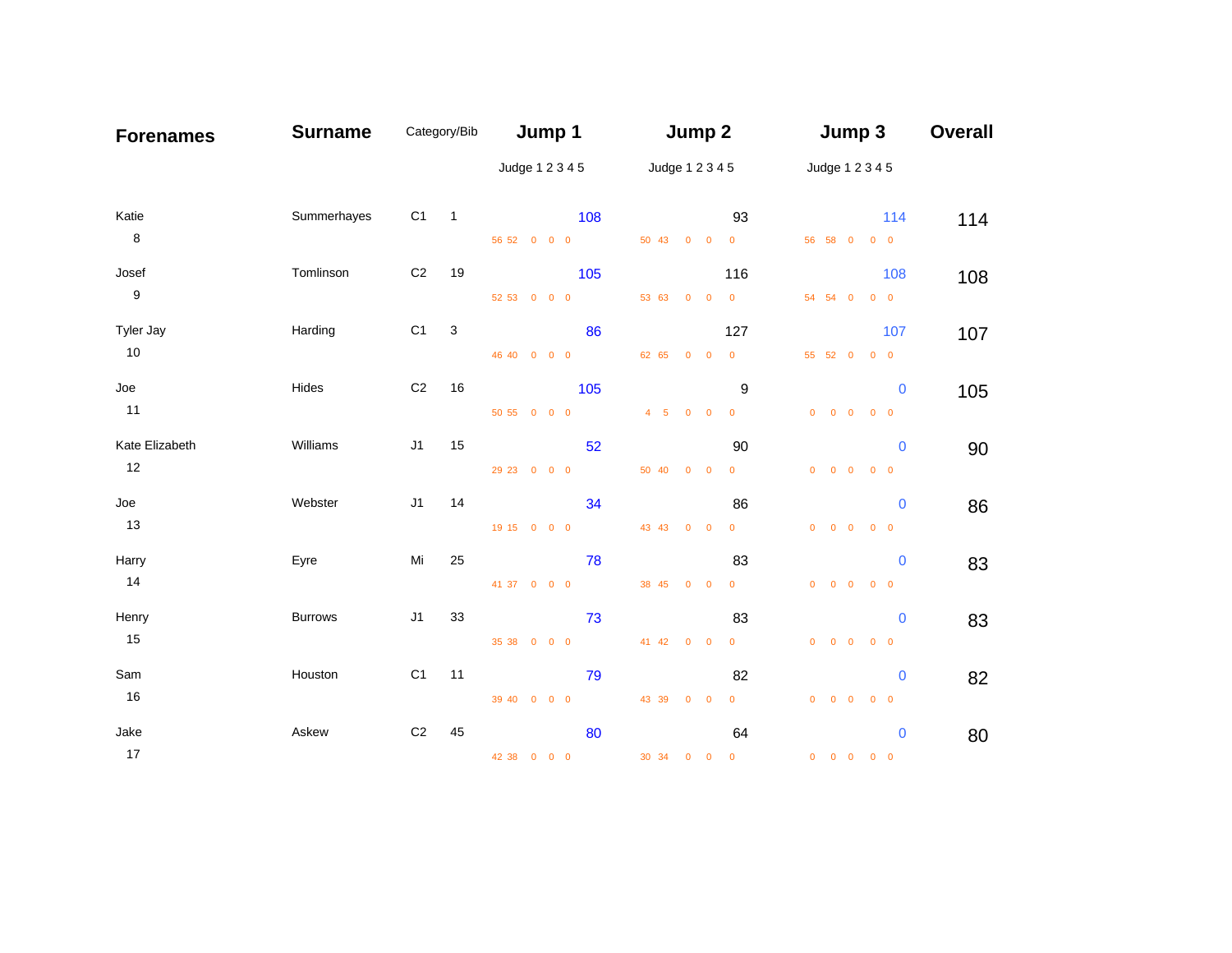| <b>Forenames</b> | <b>Surname</b>   | Category/Bib   |                | Jump 1          |       | Jump 2                                      |                         | Jump 3                                          | <b>Overall</b> |
|------------------|------------------|----------------|----------------|-----------------|-------|---------------------------------------------|-------------------------|-------------------------------------------------|----------------|
|                  |                  |                |                | Judge 1 2 3 4 5 |       | Judge 1 2 3 4 5                             |                         | Judge 1 2 3 4 5                                 |                |
| Joe              | Walton           | J1             | 45             |                 | 80    |                                             | 64                      | $\mathbf{0}$                                    | 80             |
| 18               |                  |                |                | 42 38 0 0 0     |       | 30 34 0 0                                   | $\overline{\mathbf{0}}$ | $0\qquad 0\qquad 0\qquad 0\qquad 0$             |                |
| Alexandra        | Houston          | $\mbox{C2}$    | 10             |                 | 78    |                                             | 59                      | $\mathbf 0$                                     | 78             |
| 19               |                  |                |                | 42 36 0 0 0     |       | 26 33 0 0                                   | $\overline{0}$          | $0$ 0 0<br>$0\quad 0$                           |                |
| Chris            | Fung             | J1             | 9              |                 | 76    |                                             | 58                      | $\mathbf{0}$                                    | 76             |
| 20               |                  |                |                | 33 43 0 0 0     |       | 32 26 0 0                                   | $\mathbf{0}$            | $\begin{matrix} 0 & 0 & 0 & 0 & 0 \end{matrix}$ |                |
| Byron            | Haywood          | J1             | 32             |                 | 73    |                                             | 20                      | $\bf{0}$                                        | 73             |
| 21               |                  |                |                | 31 42 0 0 0     |       | 8 12 0 0                                    | $\mathbf{0}$            | $0\quad 0\quad 0$<br>$0\quad 0$                 |                |
| Marcus           | Haywood          | $\mbox{C2}$    | 44             |                 | 62    |                                             | 72                      | $\mathbf 0$                                     | 72             |
| 22               |                  |                |                | 29 33 0 0 0     |       | 34 38 0 0                                   | $\mathbf{0}$            | $0$ 0 0<br>$0\quad 0$                           |                |
| Joshua           | Law              | $\mbox{C2}$    | 6              |                 | 63.5  |                                             | 67                      | $\mathbf 0$                                     | 67             |
| 23               |                  |                |                | 27 40 0 0 0     |       | 31 36 0 0                                   | $\overline{\mathbf{0}}$ | $\begin{matrix} 0 & 0 & 0 & 0 & 0 \end{matrix}$ |                |
| James            | Tomlinson        | C <sub>2</sub> | $\overline{7}$ |                 | 63    |                                             | 0                       | $\mathbf{0}$                                    | 63             |
| 24               |                  |                |                | 34 29 0 0 0     |       | $\begin{matrix} 0 & 0 & 0 & 0 \end{matrix}$ | $\overline{\mathbf{0}}$ | $0$ 0 0<br>$0 \quad 0$                          |                |
| Hannah Jade      | Handford-Styring | C <sub>1</sub> | 13             |                 | 40    |                                             | 61                      | $\mathbf{0}$                                    | 61             |
| 25               |                  |                |                | 23 17 0 0 0     |       | 29 32 0 0                                   | $\mathbf{0}$            | $0$ 0 0<br>$0\quad 0$                           |                |
| JAMES            | <b>HOBSON</b>    | C <sub>1</sub> | 5              |                 | 59    |                                             | 18                      | $\bf{0}$                                        | 59             |
| 26               |                  |                |                | 29 30 0 0 0     |       | 10 8 0 0                                    | $\mathbf{0}$            | $\begin{matrix} 0 & 0 & 0 & 0 & 0 \end{matrix}$ |                |
| Molly            | Summerhayes      | Mi             | $\overline{c}$ |                 | 47    |                                             | 56                      | $\bf{0}$                                        | 56             |
| 27               |                  |                |                | 26 21 0 0 0     | 29 27 | $0 \quad 0$                                 | $\overline{\mathbf{0}}$ | $0\quad 0\quad 0$<br>$0\quad 0$                 |                |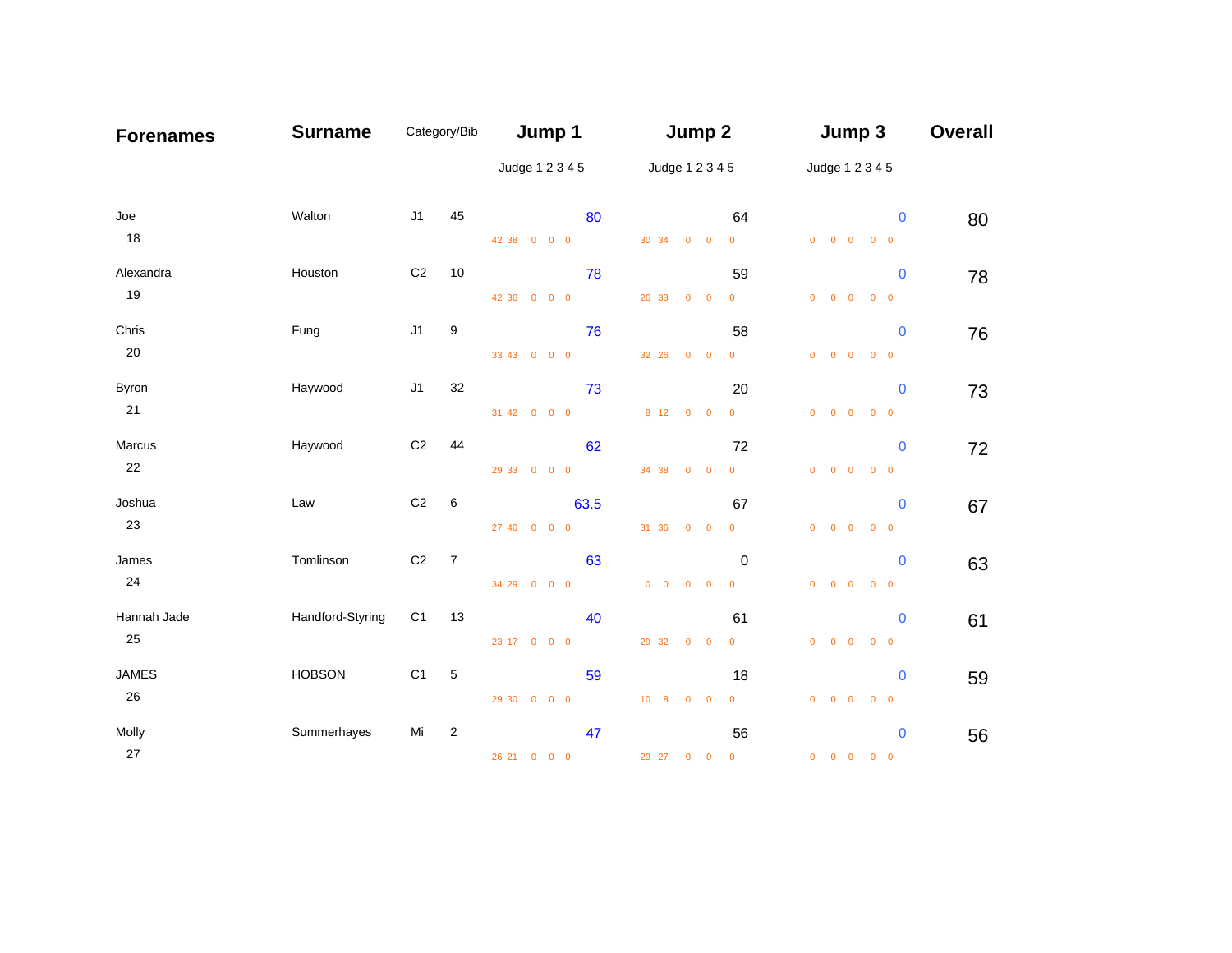| <b>Forenames</b>              | <b>Surname</b> | Category/Bib   |    | Jump 1          |       | Jump 2                                      |                 |                               | Jump 3 |                                                                            | <b>Overall</b> |
|-------------------------------|----------------|----------------|----|-----------------|-------|---------------------------------------------|-----------------|-------------------------------|--------|----------------------------------------------------------------------------|----------------|
|                               |                |                |    | Judge 1 2 3 4 5 |       |                                             | Judge 1 2 3 4 5 |                               |        | Judge 1 2 3 4 5                                                            |                |
| Mykel<br>28                   | Tomlinson      | J1             | 18 | 30 24 0 0 0     | 54    | 21 14 0 0                                   |                 | 35<br>$\overline{\mathbf{0}}$ |        | $\bf{0}$<br>$\begin{matrix} 0 & 0 & 0 & 0 & 0 \end{matrix}$                | 54             |
| Jake<br>29                    | Hawkins        | C <sub>2</sub> | 42 | 28 20 0 0 0     | 48    | $\begin{matrix} 0 & 0 & 0 & 0 \end{matrix}$ |                 | 0<br>$\overline{\mathbf{0}}$  |        | $\mathbf{0}$<br>$0$ 0 0<br>$0 \quad 0$                                     | 48             |
| Matthew<br>$30\,$             | Axon           | C <sub>2</sub> | 31 | 18 29 0 0 0     | 47    | 9 10 0 0                                    |                 | 19<br>$\mathbf{0}$            |        | $\bf{0}$<br>$\begin{matrix} 0 & 0 & 0 & 0 & 0 \end{matrix}$                | 47             |
| Rebecca L<br>31               | Hammond        | $\mathbb S$    | 52 | 12 9 0 0 0      | 21    | 26 17 0 0                                   |                 | 43<br>$\overline{0}$          |        | $\mathbf{0}$<br>$0$ 0 0<br>$0\quad 0$                                      | 43             |
| Carl<br>32                    | Medley         | $\mathbb{C}2$  | 27 | 14 11 0 0 0     | 25    | 16 23 0 0                                   |                 | 39<br>$\overline{0}$          |        | $\bf{0}$<br>$0$ 0 0<br>$0\quad 0$                                          | 39             |
| Sam<br>33                     | Henery         | C <sub>1</sub> | 40 | 18 19 0 0 0     | 37    | 19 11 0 0                                   |                 | 30<br>$\overline{0}$          |        | $\bf{0}$<br>$\begin{matrix} 0 & 0 & 0 & 0 & 0 \end{matrix}$                | 37             |
| Katie<br>34                   | Lamb           | C <sub>2</sub> | 38 | 20 17 0 0 0     | 37    | 19 14 0 0                                   |                 | 33<br>$\overline{0}$          |        | $\mathbf 0$<br>$0$ 0 0<br>$0\quad 0$                                       | 37             |
| Daniel<br>35                  | Wozencroft     | Mi             | 23 | 10 9 0 0 0      | 19    | 21 15 0 0                                   |                 | 36<br>$\overline{0}$          |        | $\bf{0}$<br>$0$ 0 0<br>$0 \quad 0$                                         | 35.5           |
| Simon Christopher Peter<br>36 | Ashton         | M              | 12 | 14 15 0 0 0     | 28.89 | 19 17 0 0                                   |                 | 36<br>$\overline{0}$          |        | $\mathbf 0$<br>$\begin{matrix} 0 & 0 & 0 & 0 & 0 \end{matrix}$             | 35.5           |
| Ben<br>37                     | Hudson         | Mi             | 26 | 11 20 0 0 0     | 26.5  | 19 16 0 0 0                                 |                 | 35                            |        | $\bf{0}$<br>$\begin{array}{ccccccccccccc}\n0 & 0 & 0 & 0 & 0\n\end{array}$ | 35             |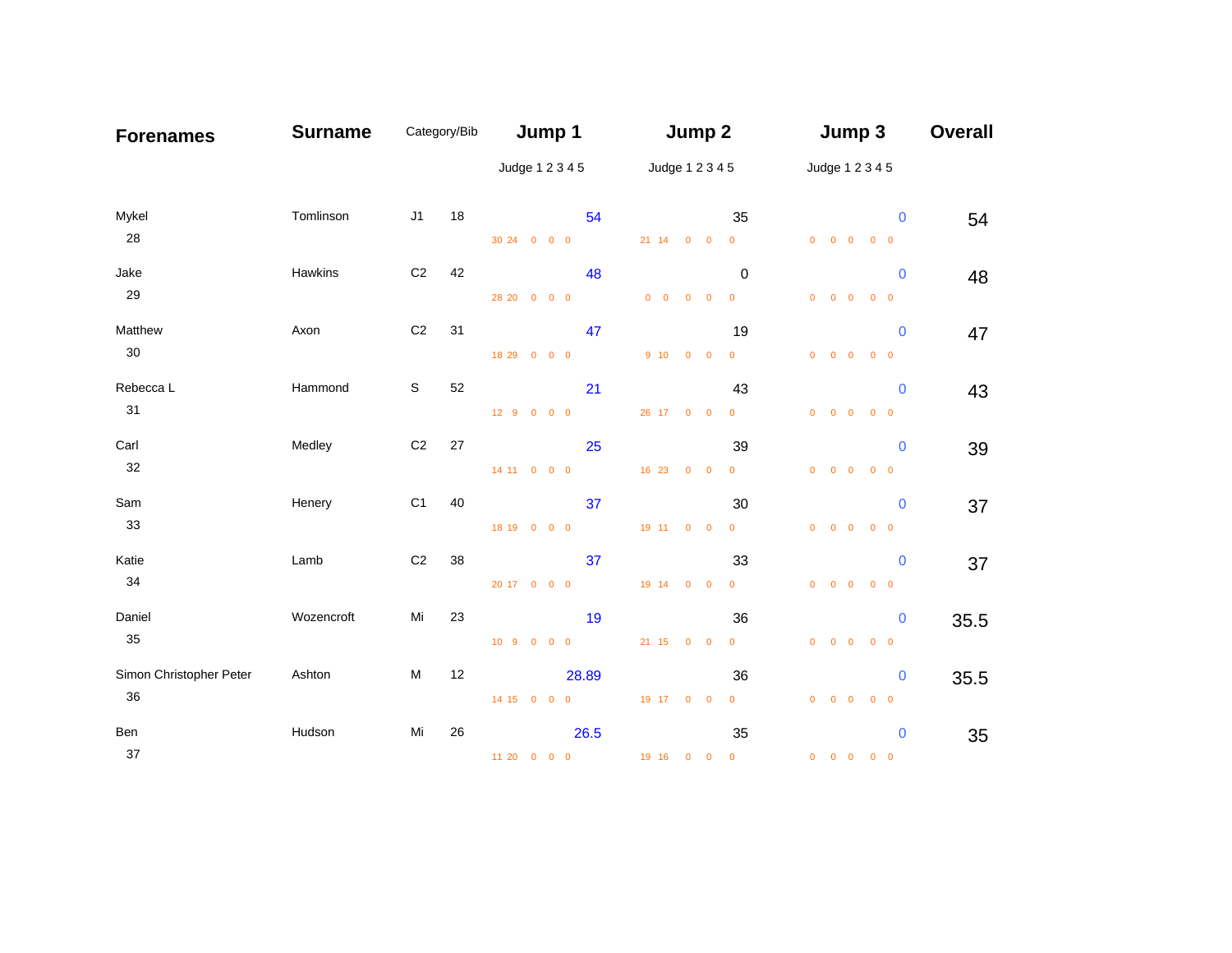| <b>Forenames</b> | <b>Surname</b> | Category/Bib   |    | Jump 1              | Jump 2                               | Jump 3                                                                                                   | <b>Overall</b> |
|------------------|----------------|----------------|----|---------------------|--------------------------------------|----------------------------------------------------------------------------------------------------------|----------------|
|                  |                |                |    | Judge 1 2 3 4 5     | Judge 1 2 3 4 5                      | Judge 1 2 3 4 5                                                                                          |                |
| Jess<br>38       | <b>Birkett</b> | J1             | 37 | 22<br>11 11 0 0 0   | 20 14 0 0<br>$\overline{\mathbf{0}}$ | 34<br>$\mathbf{0}$<br>$\begin{matrix} 0 & 0 & 0 & 0 & 0 \end{matrix}$                                    | 34             |
| Cameron<br>39    | Brown          | Mi             | 30 | 33.5                |                                      | 21<br>$\bf{0}$                                                                                           | 33.5           |
| Tom              | Watts          | C <sub>2</sub> | 43 | 17 20 0 0 0<br>31.5 | 12 9 0 0                             | $\overline{0}$<br>$\begin{matrix} 0 & 0 & 0 & 0 & 0 \end{matrix}$<br>33<br>$\bf{0}$                      | 33             |
| 40<br>Tim<br>41  | Justice        | M              | 35 | 18 10 0 0 0<br>29   | 18 15 0 0                            | $\overline{0}$<br>$\begin{matrix} 0 & 0 & 0 & 0 & 0 \end{matrix}$<br>32<br>$\mathbf 0$                   | 32             |
| George<br>42     | Askew          | C <sub>1</sub> | 48 | 15 14 0 0 0<br>32   | 18 14 0 0                            | $\overline{0}$<br>$0\quad 0\quad 0$<br>$0\quad 0$<br>29<br>$\bf{0}$                                      | 32             |
| Tom<br>43        | Morley         | J2             | 48 | 18 14 0 0 0<br>32   | 17 12 0 0                            | $\overline{0}$<br>$0$ 0 0<br>$0 \quad 0$<br>29<br>$\bf{0}$                                               | 32             |
| Jack<br>44       | Hinchliffe     | Mi             | 28 | 18 14 0 0 0<br>31.5 | 17 12 0 0<br>$\overline{\mathbf{0}}$ | $\begin{matrix} 0 & 0 & 0 & 0 & 0 \end{matrix}$<br>29<br>$\bf{0}$                                        | 31.5           |
| Genevieve        | Justice        | Mi             | 36 | 18 10 0 0 0<br>31   | 15 14 0 0                            | $\overline{0}$<br>$0$ 0 0<br>$0\quad 0$<br>28<br>$\mathbf 0$                                             | 31             |
| 45<br>David      | Henery         | M              | 24 | 17 14 0 0 0<br>30   | 15 13 0 0<br>$\overline{\mathbf{0}}$ | $0$ 0 0<br>$0\quad 0$<br>17<br>$\bf{0}$                                                                  | 30             |
| 46<br>Debbie     | Henery         | Mi             | 39 | 13 17 0 0 0<br>27   | 9 8 0 0                              | $\overline{0}$<br>$\begin{array}{ccccccccccccccccc} 0 & 0 & 0 & 0 & 0 & 0 \end{array}$<br>30<br>$\bf{0}$ | 30             |
| 47               |                |                |    | 15 12 0 0 0         | 17 13 0 0 0                          | $\begin{array}{ccccccccccccc}\n0 & 0 & 0 & 0 & 0\n\end{array}$                                           |                |